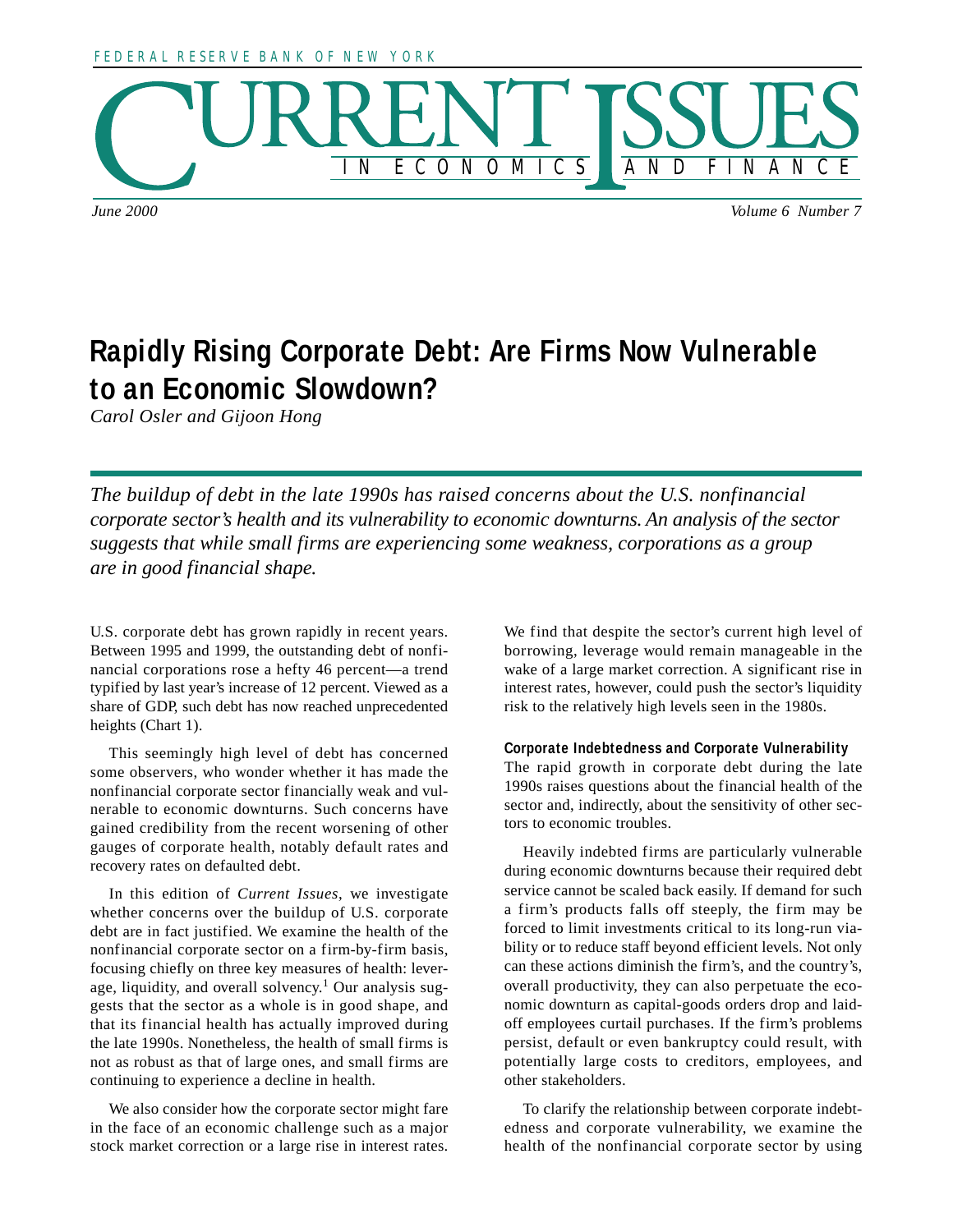## **Chart 1 Debt of U.S. Nonfinancial Firms as a Share of GDP**



Source: Board of Governors of the Federal Reserve System, Flow of Funds **Accounts** 

Note: Values for 1999 are through the third quarter.

firm-level data—that is, we analyze it on a firm-byfirm basis. We focus on three specific measures of corporate health: leverage, liquidity, and overall solvency. Leverage can be thought of as the ratio of a corporation's debt to its long-run earnings capacity. Firms with high debt levels relative to earnings capacity can be vulnerable to the economic troubles described above. Liquidity refers to a company's ability to meet its debt service obligations; if interest rates are high, even those firms with low debt relative to their long-run earnings capacity could encounter difficulties servicing that debt. Finally, overall firm solvency is a composite indicator of corporate health that encompasses sales, earnings, and capital as well as leverage and liquidity.

## **Leverage**

There are many ways to calculate corporate leverage. As our central measure, we use a firm's long- plus shortterm debt as a share of its stock market value. To aggregate individual firms' leverage ratios into a sectorwide average, we weight firms by their stock market values. Computed in this way, average leverage for nonfinancial firms declined fairly steadily—from 0.35 in late 1995 to 0.22 in September 1999—despite the concurrent rise in overall debt. In essence, nonfinancial corporations in September 1999 on average had debt liabilities with a face value only slightly more than one-fifth the value of their outstanding equity. Moreover, average corporate leverage for the nonfinancial sector was rather low relative to the post-1974 average of 0.47 (Chart 2).<sup>2</sup>

Not only has borrowing by the nonfinancial corporate sector been moderate relative to equity growth, but the borrowed funds seem to have been employed efficiently. Capital expenditures of nonfinancial firms

## **Chart 2**

**Average Leverage of U.S. Nonfinancial Firms** Weighted by Stock Market Value



Notes: The chart depicts the ratio of the long- plus short-term debt of nonfinancial

firms to the firms' stock market value. For example, in the third quarter of 1999 (the most recent quarter plotted), firms on average had debt outstanding equal to approximately 22 percent of their outstanding equity.

began a period of extremely rapid growth in the mid-1990s, roughly concurrent with the surge in debt. Evidence that the investment has been productive can be found in the fact that since 1995, output per hour at nonfinancial firms has grown on average 2.6 percent per year—a growth rate that easily exceeds the 1.9 percent rate over 1975-95.

Of course, one could argue that these results are unique to our particular measure of corporate leverage. To explore that possibility, we also look at other leverage indicators.

# *Alternative Measures of Borrowing*

A measure of borrowing narrower than ours, such as long-term debt, may be useful if one is interested primarily in leverage as an indicator of long-run solvency, because firms typically associate long-term borrowing with long-term growth prospects. Conversely, a broader measure of borrowing, such as total liabilities, may be useful if one's interests extend beyond long-run solvency, because many nondebt liabilities, such as accounts payable, tend to grow during times of financial distress. Nevertheless, when we employ either alternative measure of borrowing, we reach the same conclusion as we did when we used our central measure of leverage: on average, the leverage of U.S. nonfinancial corporations was low and falling in the late 1990s.

# *Composition of Firms in the Sectorwide Average*

Our central measure of leverage could be distorted by the inclusion of high-tech firms in the sectorwide average. Leverage for these firms tends to be quite low, and until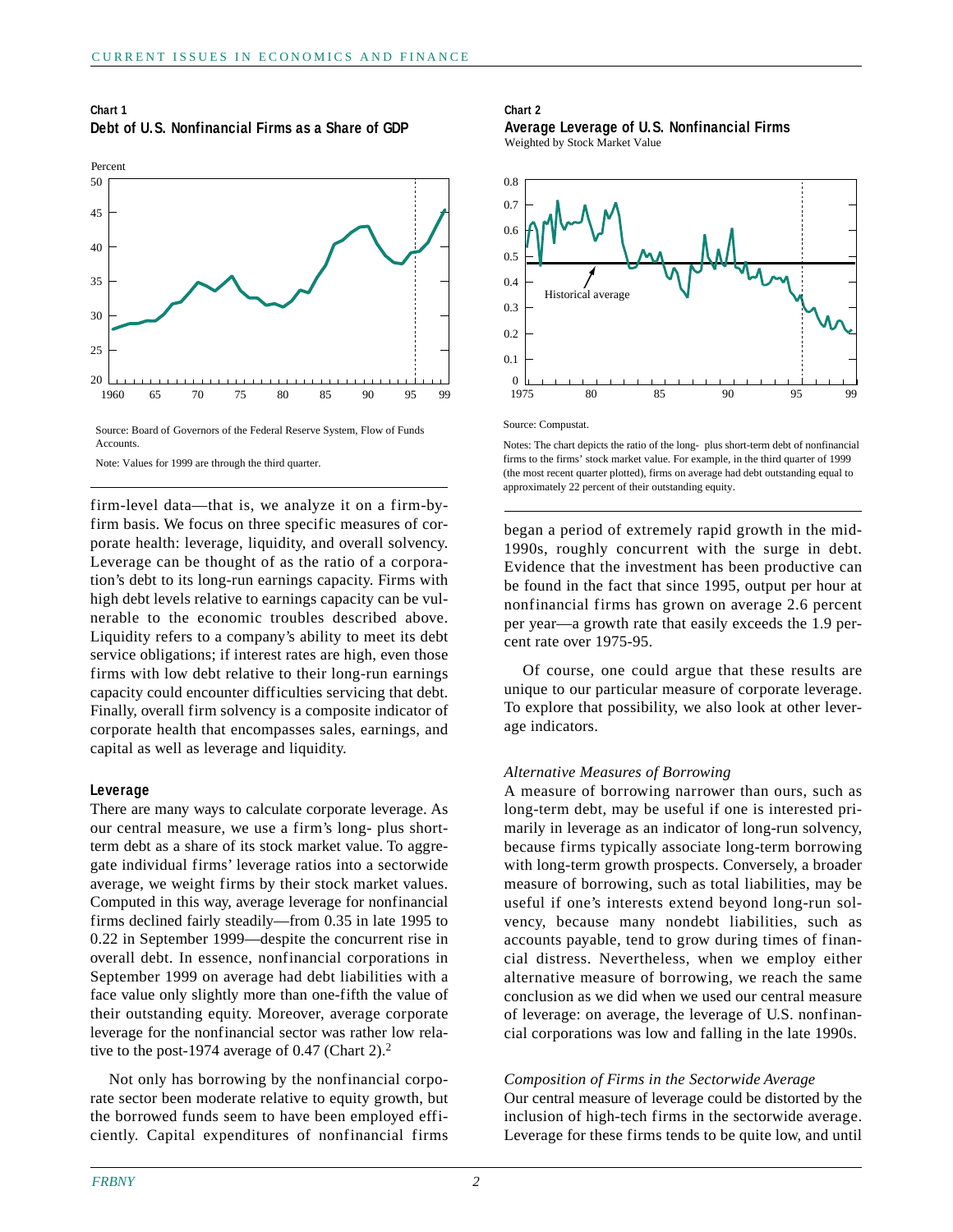very recently, the firms' stock prices had risen particularly rapidly. Thus, the improvement in average leverage could have been driven primarily by the high-tech sector, which we define to include biotech and communication firms as well as firms directly engaged in the design and construction of computer hardware and software. As these firms' weight in the overall average grows each year, their low leverage could pull the sectorwide average down further.

To evaluate this possibility, we excluded high-tech firms from the average (once again, measuring borrowing as short- plus long-term debt). The average leverage ratio in 1999 then becomes 0.30, somewhat higher than the level of 0.22 obtained when high-tech firms are included. Nevertheless, even after high-tech firms are excluded, leverage of the nonfinancial corporate sector remains below its post-1974 average of 0.50 and shows a decline since 1995.

## *Alternative Measures of Earnings Capacity*

If the market value of equity is inflated by speculative forces, then a firm's stock market value may not be a reliable measure of earnings capacity. Speculationinduced overvaluation in the stock market could make our measure of leverage unrealistically low and overstate its decline in the late 1990s.

As an alternative to using stock market value to determine earnings capacity, we can use the accounting value of total assets. This measure is largely exempt from overvaluation caused by speculative forces and thus could prove especially useful in times of undue optimism in the stock market. However, a firm's reported asset value reflects only historical investment costs; the value typically is unresponsive to either inflation or expectations of future economic developments. When prices are rising, the value of assets tends to be too low to provide a good gauge of future earnings capacity, because that value includes assets purchased years ago at prices below current prices. Total asset value could also be too low relative to true future earnings capacity if high stock market values reflect genuinely favorable economic prospects rather than undue optimism.

With these caveats in mind, we turn to a measure of average corporate leverage that uses asset values to determine earnings capacity (Chart 3, top line). By this measure, the average leverage ratio declined modestly during the late 1990s and—at 0.23 in September 1999—was still slightly below its historical average of 0.25. Although this measure has fallen less dramatically than our central measure and remains closer to its own historical average, it nonetheless suggests that the leverage of the nonfinancial corporate sector is not high.

# **Chart 3**

**Alternative Leverage Measures**

Average for U.S. Nonfinancial Firms



Source: Compustat.

Notes: The leverage measure represented by a dashed line is a moving average. The following example illustrates how the leverage measures should be interpreted: in the third quarter of 1999 (the most recent quarter plotted), firms on average had total debt outstanding equal to roughly 23 percent of their total assets.

## *Alternative Weighting Schemes*

Our results could also be affected by the way in which we aggregate individual firm leverage values into a sectorwide average. Thus, we substitute debt weights for market values as weights in the aggregation—an approach that could be useful if the object is to assess the vulnerability of creditors to corporate distress. When debt weights are used, firms with high market value and low debt have less influence on the overall average than they do when market value weights are used. However, by using debt weights, we still obtain a result similar to that derived from our central leverage measure: average leverage remains below the post-1974 average (Chart 3, middle line).

We also use firms' employment weights as an alternative to market values (Chart 3, bottom line). This approach could be particularly helpful in evaluating the vulnerability of aggregate employment to corporate distress. For example, consider the fact that some lowleverage firms, such as Internet companies, have very large market values but relatively few employees. These firms would have a strong downward influence on an average weighted by market value but a more muted influence on one weighted by employment.

With regard to corporate health, an employmentweighted measure yields the least optimistic result thus far: average leverage actually rose in the late 1990s from 0.88 in December 1995 to 1.04 in December 1998—and was above the post-1974 average of  $0.83<sup>3</sup>$ Nonetheless, leverage according to this measure is still well below the all-time high of 1.34.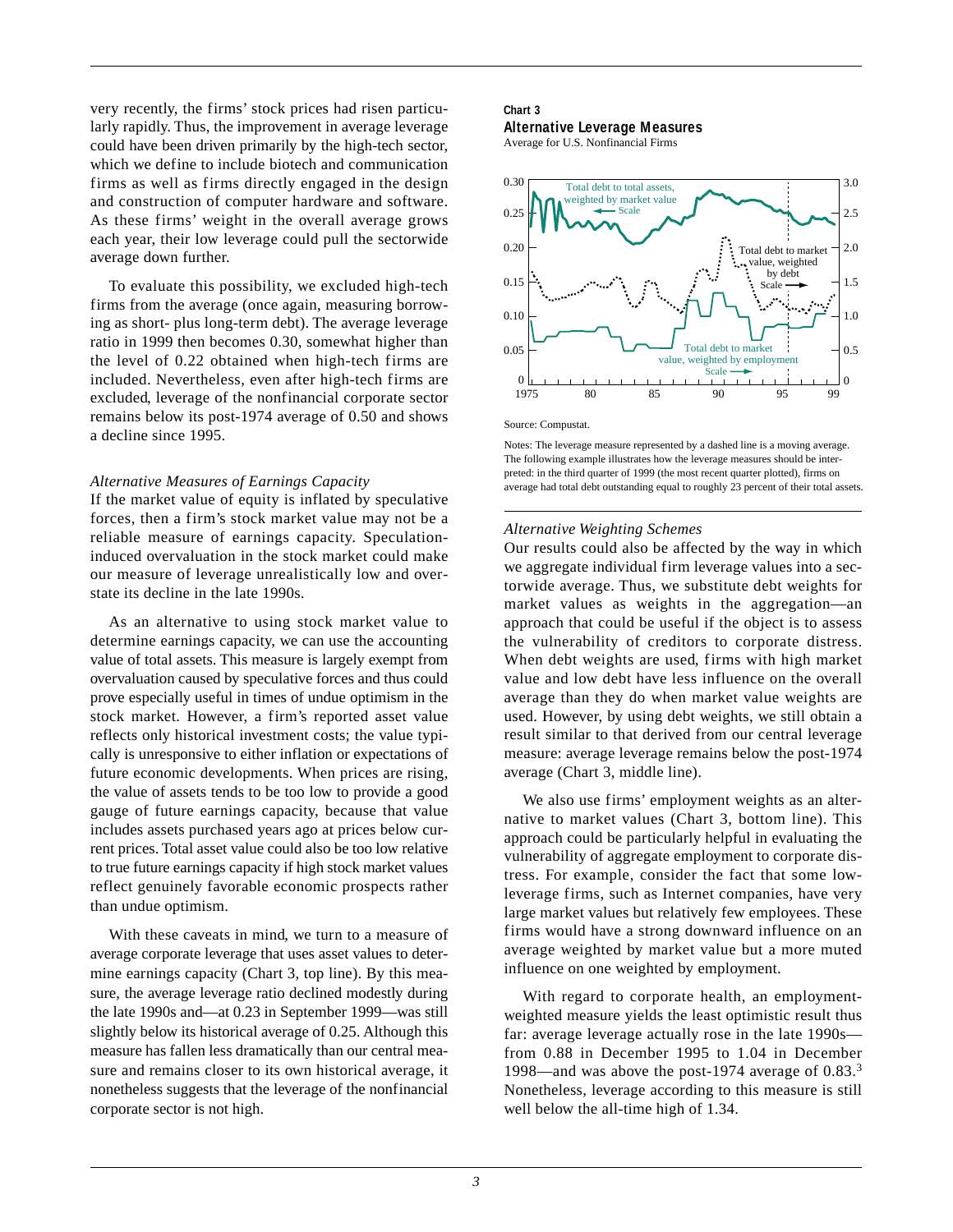## **Liquidity**

The various leverage measures we have examined suggest that the nonfinancial corporate sector as a whole is in good shape. Do liquidity measures present a similarly positive picture?

The recent growth in corporate debt reasonably gives rise to concerns about heightened liquidity risk, defined as the likelihood that a viable firm will be forced into bankruptcy by a temporary inability to meet cash obligations. Firms can minimize liquidity risk by maintaining substantial liquid assets or plentiful cash flows.

Current liabilities, interest expense, liquid assets, and cash flows are key components of a firm's liquidity; hence liquidity risk is often measured by ratios incorporating some of these elements. We focus on three common liquidity ratios: interest expense to current or readily available assets, interest expense to cash flow, and current liabilities to current assets. $4$  To aggregate individual firm measures into an overall average, we again weight firms by their stock market value.

Despite differences in the liquidity ratios, all three confirm that the liquidity risk of the nonfinancial corporate sector has not risen sharply during the late 1990s (Chart 4). In addition, the ratios suggest that the sector's liquidity risk presently is not very high.

#### **Overall Solvency**

Weighted by Stock Market Value

To measure solvency, economists typically compute a summary measure of corporate health called a Z-score. This score is a combination of five accounting ratios

**Average Liquidity of U.S. Nonfinancial Firms**

#### **Chart 4**



Source: Compustat.

Notes: The following example illustrates how the liquidity measures should be interpreted: in the third quarter of 1999 (the most recent quarter plotted), firms on average had current liabilities outstanding equal to approximately 79 percent of their current assets. The ratio of interest expense to cash flow is based on annual data.

that assess leverage, liquidity, sales, working capital, and retained earnings. The first and most familiar Z-score was published by Altman (1968). More recently, alternatives have been offered by Begley, Ming, and Watts (1996) and Shumway (1999). To calculate Z-scores, one multiplies each ratio by a number—for example (in the case of Altman's Z-score), 1.00 for the sales ratio, 3.30 for the retained earnings ratio—and sums the resulting products.

Since Z-scores measure solvency, a higher score indicates a lower risk of bankruptcy. Three Z-scores for the U.S. nonfinancial corporate sector, computed using the methods of the researchers cited above, show that the likelihood of bankruptcy in this sector declined on average in the late 1990s (Chart 5).

## **Firm Health: Size Matters**

Some other measures of a firm's financial health, such as default rates and ratings changes, paint a less encouraging picture of the corporate sector than the Z-scores and the leverage and liquidity measures. From December 1995 to September 1999, the number of speculative corporate bond issuers in default rose from 3.2 to 5.2 percent, while the average value recovered from defaulted debt fell from 45 to 32 percent of par value. Likewise, the ratio of Standard and Poor's corporate ratings downgrades to upgrades doubled from 1.25 to 2.5.

To reconcile these divergent measures of corporate health, we first note that default rates and ratings changes give equal weight to all firms, while leverage,

# **Chart 5**

**Average Z-Scores of U.S. Nonfinancial Firms** Weighted by Stock Market Value



Source: Compustat.

Notes: The chart shows a rise in firms' Z-scores (a measure of corporate solvency) during the late 1990s, suggesting that the sector's financial health improved over the period. The increasing divergence of the three scores in 1996-99 primarily reflects their differing responses to stock market movements. These movements enter through the leverage component of the Z-score.

 BMW is Begley, Ming, and Watts. Values for 1999 are through the third quarter.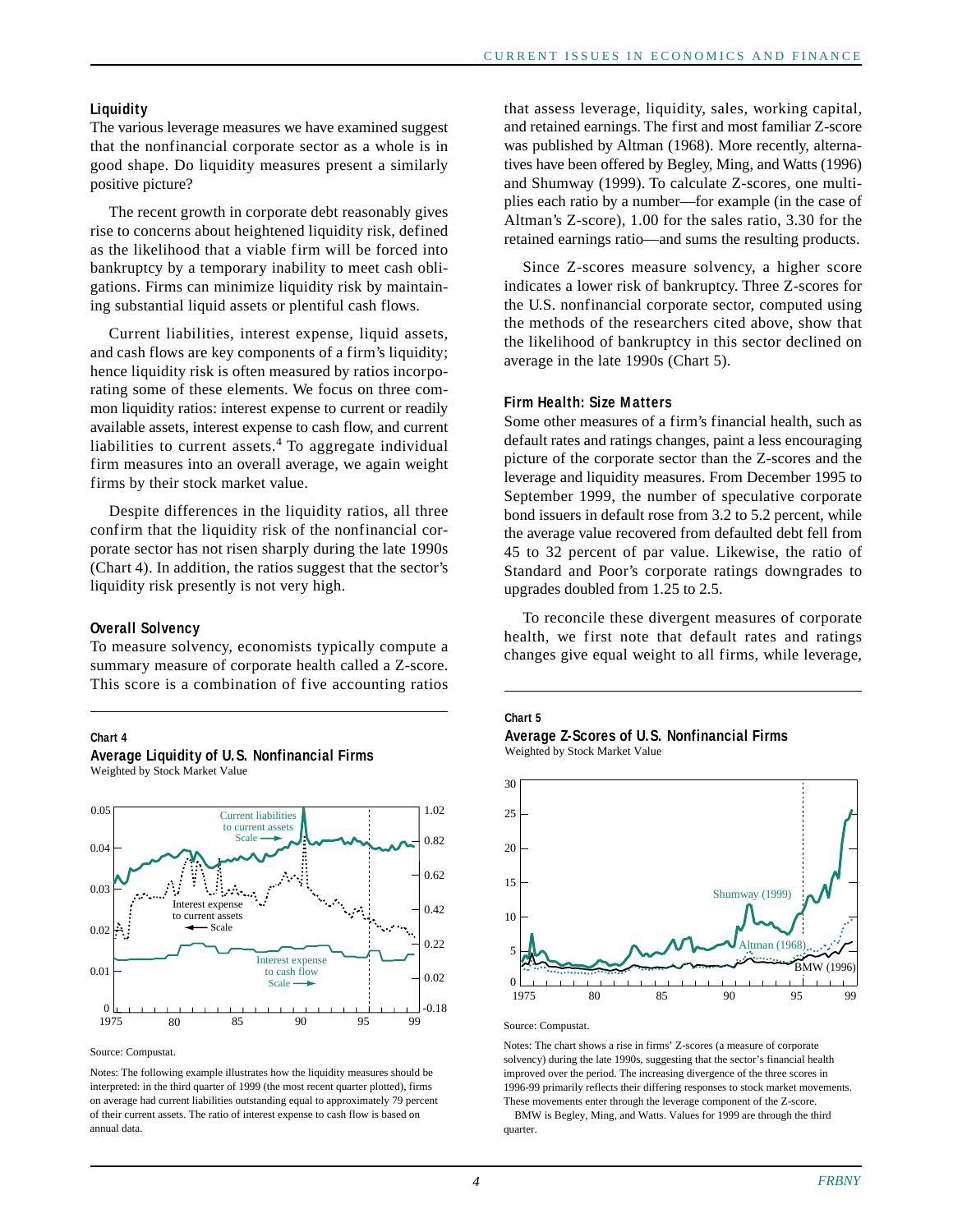liquidity, and Z-scores give greater weight to larger firms. This difference in the structure of the measures invites us to look closely at the relationship between firm size and firm health. A deterioration in small firms' financial health during the late 1990s might have shown up in sectorwide measures such as default rates, which give small and large firms equal weight, even though that deterioration was not noticeable in such measures as leverage, which assigns firms a weight commensurate with their size.

As we see from Chart 6, the financial health of small firms did indeed worsen during the late 1990s. Leverage ratios for the smallest 20 percent of firms (ranked by market value) rose sharply after 1995 and are now fairly high by historical standards. Liquidity measures confirm that the decline in health is concentrated in the smallest firms, as do solvency measures such as Altman's Z-score. This sizable deterioration can explain why measures such as default rates rose in the late 1990s, even as overall leverage declined.

Small firms' financial weakness certainly merits monitoring as we go forward, especially since these firms contribute disproportionately to the creation of new jobs. Nevertheless, the smallest 20 percent of these firms account for only about  $\frac{1}{100}$  of 1 percent of total market value, ½ of 1 percent of all debt, and 1 percent of all employment. Therefore, any difficulties experienced

#### **Chart 6**

## **U.S. Nonfinancial Firms' Average Ratio of Total Debt to Stock Market Value, by Firm Size** Weighted by Stock Market Value



#### Source: Compustat.

Notes: The chart illustrates the decline in small firms' health in the late 1990s. For example, in the third quarter of 1999 (the most recent quarter plotted), the smallest 20 percent of firms on average had total debt outstanding equal to roughly 2.00 times the amount of their total assets, compared with the historical average of 1.27. The gray lines represent the post-1975 averages for the five size percentiles. The top gray line refers to the smallest 20 percent; the gray line below refers to the second 20 percent, and so forth.

by small firms will likely have limited near-term effects on aggregate macroeconomic activity.5

## **Vulnerability to Financial Shocks**

As a final check, we consider how a steep plunge in the stock market or a sharp rise in interest rates might affect the health of the nonfinancial corporate sector.

#### *A Major Market Correction*

Suppose that the stock market declined dramatically from its level in late 1999, when our most recent figures were compiled. How would corporate leverage be affected? We begin by assuming that prices return to late 1995 values; this benchmark offers the advantage of imposing the largest price declines on the firms that experienced the most dramatic price rises during the late 1990s. The average stock price decline implied by this scenario, relative to September 1999, is a sizable 57 percent.

Our findings suggest that corporate leverage would remain manageable in the event of a major market correction. In our scenario, the face value of outstanding debt as a share of outstanding equity at nonfinancial corporations would rise to an average of 0.42. Although well above the late 1999 value of 0.22, the value would still be below the historical average of 0.47, despite the magnitude of the price declines. Note, too, that the firms whose share prices would likely tumble the most—that is, high-tech firms—tend to have low leverage.

Corporate solvency, too, would remain comfortably above its historical average after a major stock market correction. As measured by Altman's Z-score, solvency at 1995 prices would be 7.2—a value below September 1999's value of 9.7 but still more than double the historical average of 3.3.

#### *A Large Rise in Interest Rates*

If interest rates were to increase sharply, how would corporate liquidity fare, say, after one year? First, we assume that interest rates rise by the same amount that they rose, on average, during the four quarters before each of the previous four recessions. Increases of roughly 400 basis points in the prime rate and 200 basis points in the Baa bond yield would result.

Next, we consider how these interest rate increases would affect total interest expense, since this measure would be directly affected by an elevation in rates. To provide an accurate estimate of the change in interest expense, we need to know how much of the outstanding corporate debt would "reprice," or bear a higher interest rate, after a year. Fortunately, this information is available. We also need to know the amount by which interest on that debt would rise. Unfortunately, this information is unavailable. Finally, it would help to know the extent to